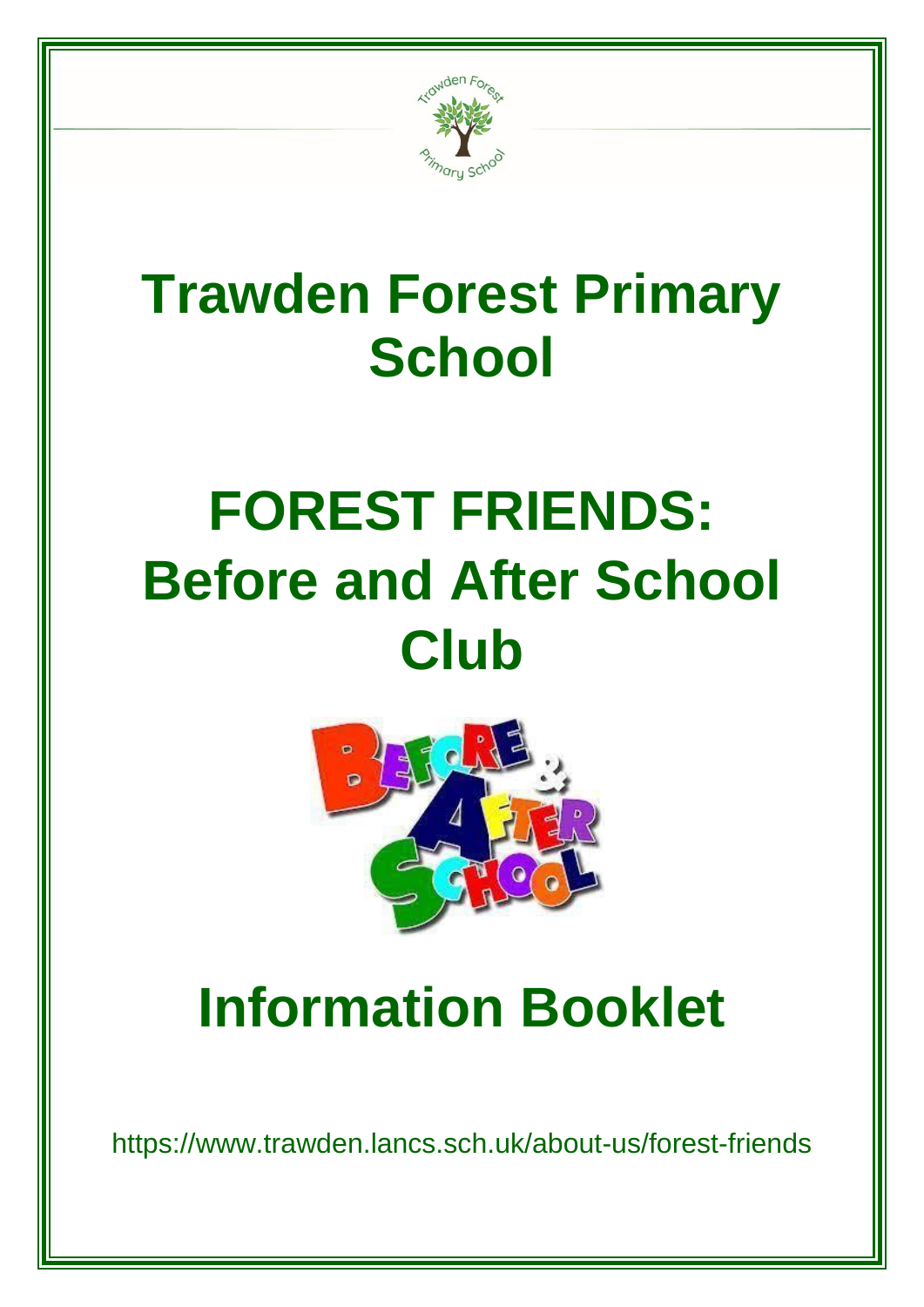### **Trawden "Forest Friends" Before and After School Club**

**Forest Friends provides quality wrap around provision for children of Trawden Forest Primary School**

#### **Our Forest Friends staff team**:

Mrs Waters— Forest Friends Supervisor Mrs Clay—Forest Friends Assistant and Finance Officer Mrs Crawshaw—Forest Friends Assistant Miss Gallagher—Forest Friends Assistant



**Trawden "Forest Friends" Before and After School Club** is a friendly, happy place to talk, do homework, play with friends and have fun. The children are safe and secure in our building until they are taken to class for registration or collected after school. We promote equalities and include all children in the club. Any child with specific requirements will be supported in partnership with parents, childcare and extended services and partner agencies. If you would like to register your child for our Forest Friends, please complete the registration forms:

- 1. Child Care Agreement
- 2. Additional Adults

at the end of this booklet and return them to the school office. Once your child has been registered you may then book sessions.

**Do I have to pre-book if I want my child to attend before and/or after school club?** We do ask parents to book the sessions they require in advance where possible. **ALL SESSIONS MUST NOW BE BOOKED THROUGH THE SCHOOL OFFICE.** 

Via:-

- Phone: 01282 865242
- email: [bursar@trawden.lancs.sch.uk](mailto:bursar@trawden.lancs.sch.uk)
- the school website online enquiry form: https://www.trawden.lancs.sch.uk/contact

However, we understand that parents want flexible out of school care and for this reason you can contact the school office on an "ad hock" basis. Should you need your child to be placed into after school care at short notice please contact the school office.



**To contact us please call**:

01282 865242 school office (8.30am—3.45pm) 07983 243 941 - (after school hours 3.45-5.30pm)

Mrs Clay: [aclay@trawden.lancs.sch.uk](mailto:aclay@trawden.lancs.sch.uk) School office: [bursar@trawden.lancs.sch.uk](mailto:bursar@trawden.lancs.sch.uk)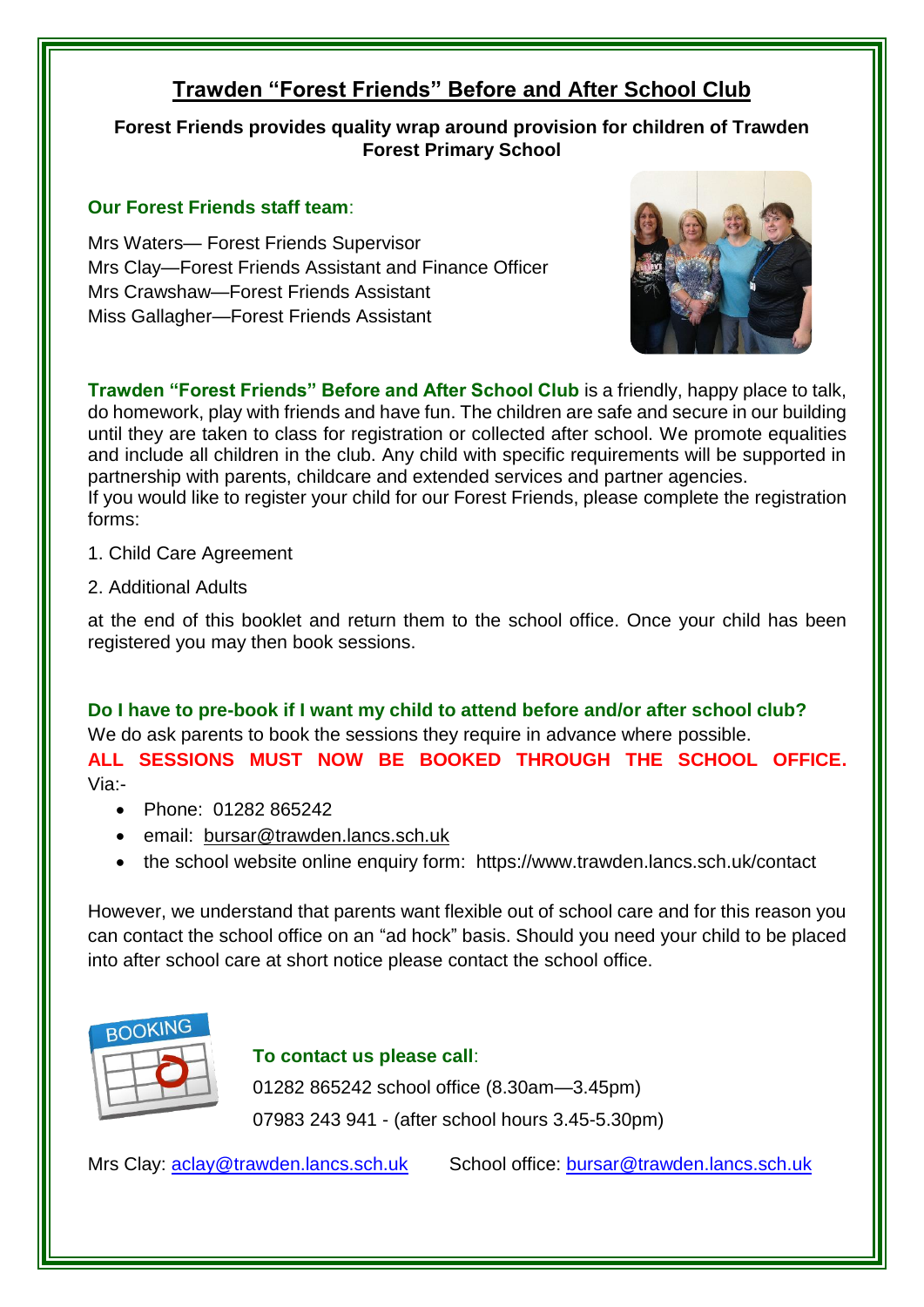#### **Opening Times**

| <b>Times</b>                                       | <b>Session Cost</b> |
|----------------------------------------------------|---------------------|
| From 7.30am - 9.00am<br>Including breakfast        | £4.50               |
| From 8.20am - 9.00am<br><b>Excluding breakfast</b> | £2.00               |
| 3.30pm - 5.30pm                                    | £4.00 per hour      |

#### **Before School Club**

#### **What provision is there in breakfast club?**

Children can have their breakfast with us at school or at home, the choice is yours. At school we offer the children a variety of options for their breakfast, this can include: toast (with a choice of spreads), crumpets, cereal, yogurt, fruit and a drink.

Breakfast is only available if your child is booked in before 8:20am. After the children have had something to eat and drink morning activities are organised.

If your child is booked in after 8:20am they are cared for and access activities until they are taken to class for registration.

#### **After School Club**

#### **What provision is there in after school club?**

Children arrive in after school club after a very busy day in school and so are offered a choice of healthy snacks and drinks. Please note that this is a snack and it is not intended to replace the evening meal.

Staff who are working with the after school children that day organise a wide variety of activities both inside and outside (weather and staffing permitted). These can include drawing, collage, pompom making, bingo, board games, Lego, arts and crafts, snooker, PlayStation, computers and many more.

Any child booked in the after school club must be collected by 5:30pm. However, if for some reason they are not collected on time then a charge of £20.00 per quarter hour will be incurred on top of the cost of the session.

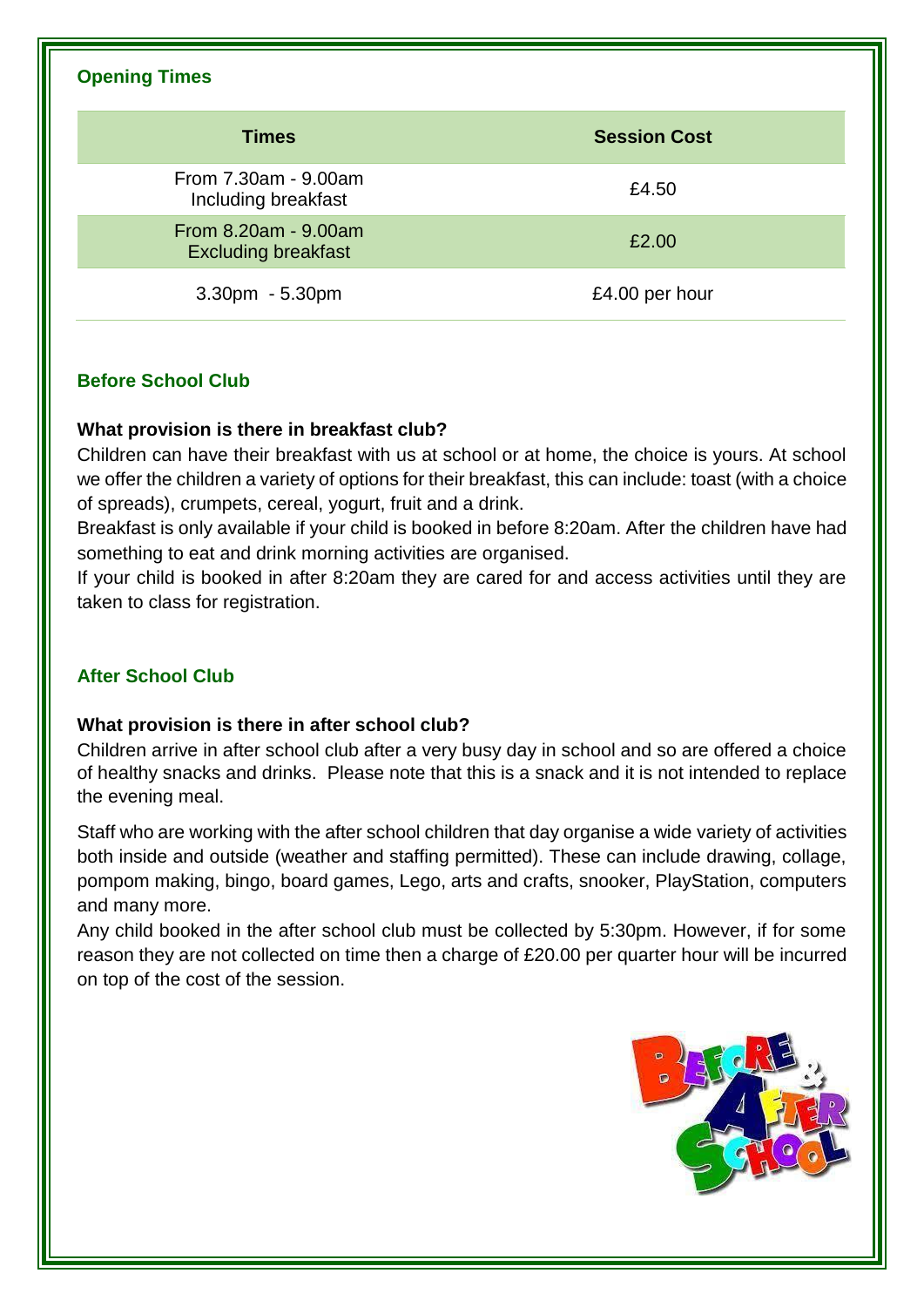#### **How am I billed?**

A weekly email is sent out to all parents that have used the service advising them of the cost.

Payments for the before and after school clubs are to be made on a weekly basis.

Payments can be made:-

- Directly into the club account Trawden Forest Primary School Before and After School Club: **sort code**: 01-02-20 **account number**: 23593296
- Cash in a named sealed envelope
- Cheque made payable to: Trawden Forest After School Club
- Childcare Vouchers speak to your employer about this and you will need our Ofsted registration number and school name *119180 Trawden Forest Primary School*

If you need any further support or information, please contact the school office or email Mrs Clay.

Please see our website for up to date information.

<https://www.trawden.lancs.sch.uk/about-us/forest-friends>

#### **General Important Information**

The entrance to breakfast club is via the school's main entrance. There is a buzzer on the outside wall labelled "Forest Friends Club" to press for attention. A member of the club will respond and come down to let the child in. All children MUST be signed in by the adult dropping them off.

When children are collected from after school club, again via the main entrance, adults press the buzzer for attention. A member of the club will respond and ask who is being collected. They will then bring the child down to the main door. All children MUST be signed out by the adult who is collecting them.

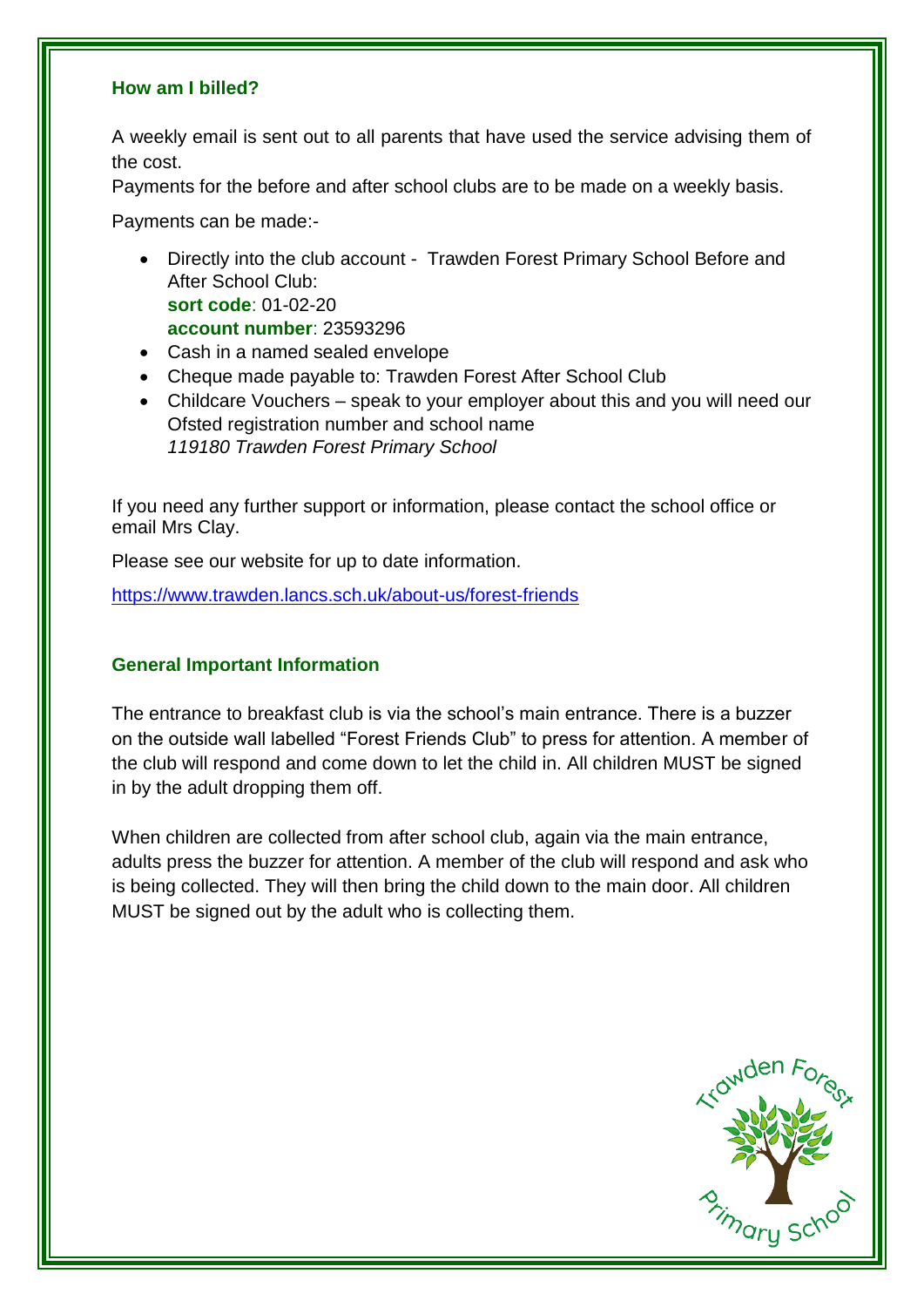

### **Terms**

#### Dear Parents/Carers,

Trawden Forest Friends Before and After School Club at Trawden Forest Primary School runs under the Management of the School and the Board of Governors.

Rather than having different policies we are sharing the School policies adopted by the School Governors.

Copies of the policies are available on the School Website or available on request from the School Bursar.

We use the registration information, contact numbers, medical details and additional information we have been provided by parents to the school for Before and After School Club.

If you wish for your child/children to attend our Trawden Forest Friends Before and After School, please could you read the following documents and sign their Registration and Agreement Form and return this to the school office as soon as possible.

For any additional people, other than the ones specified on your school data collection sheet, collecting your children on your behalf from the After School Club, please can you complete the additional consent form.

Thank you for your co-operation and if you have any questions please do not hesitate to contact us.

| Mrs H Waters                     | Mrs L J Stinchon   | Mr I Ross                 |
|----------------------------------|--------------------|---------------------------|
| <b>Forest Friends Supervisor</b> | <b>Headteacher</b> | <b>Chair of Governors</b> |
|                                  |                    |                           |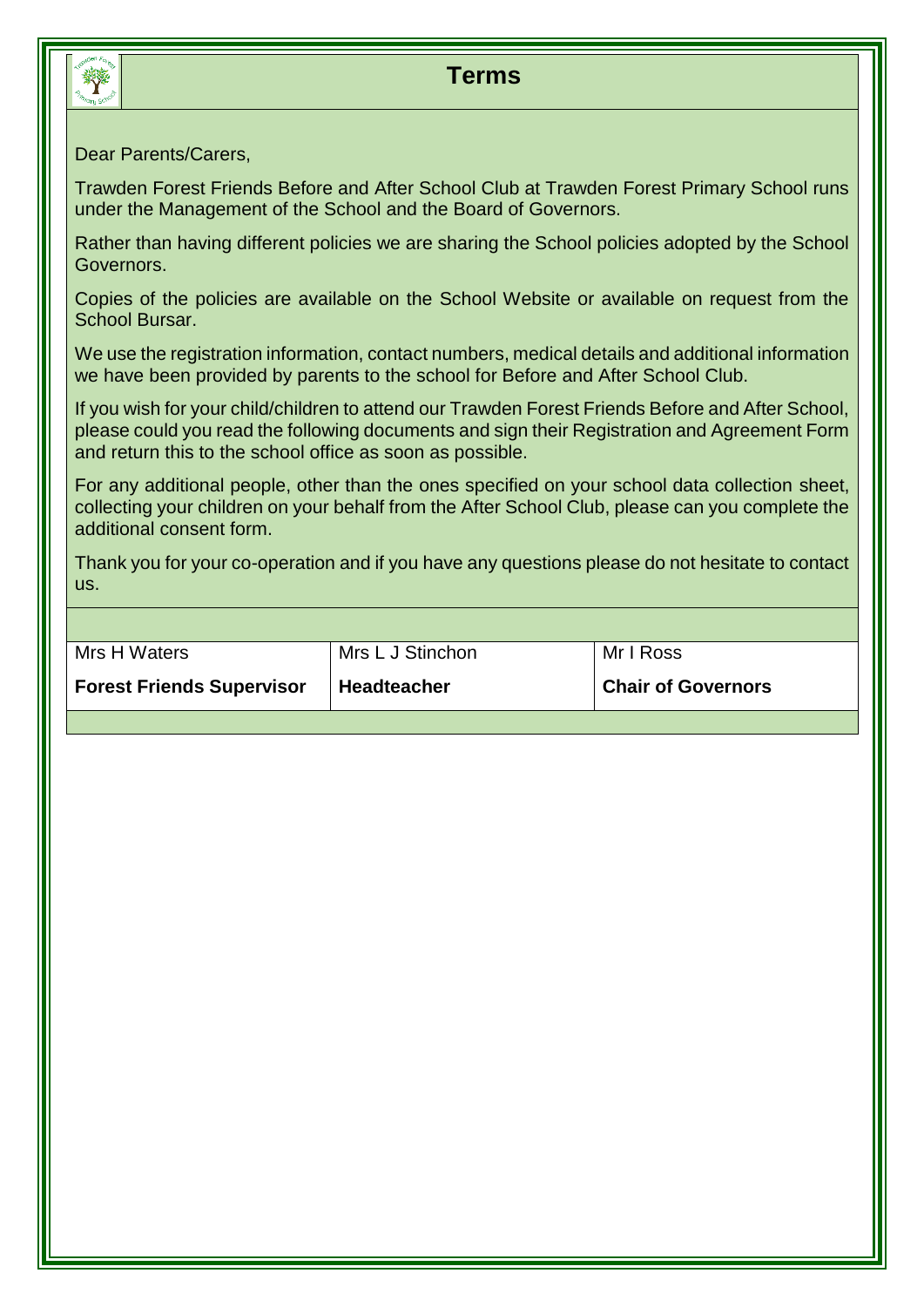

### **Registration Form - Child Care Agreement**

**This agreement is between: Trawden Forest Friends Before and After School Club, Dean Street, Trawden BB8 8RN and the parent/carer who completes the form.** 

Telephone Numbers - 8.30am - 3.30pm 01282 865242 (school)

3.45pm - 5.30pm 07983 243 941 (after school mobile)

or out of hours, email; [bursar@trawden.lancs.sch.uk](mailto:bursar@trawden.lancs.sch.uk) or aclay@trawden.lancs.sch.uk

#### **I agree to the following**

- I will collect or arrange collection of my child/children by **5.30pm** at the latest, as the Insurance at the club expires at 5.30pm, my child will not be left unattended. However, the club has no legal responsibilities after this time.
- I agree to pay an additional fee of **£20.00** for every quarter of an hour after this time.
- Persistent late collection of a child is unacceptable, and the club reserve the right to remove a child from the group for this.
- I will agree to ring the school office if my child/children will not be attending any session that they have been registered for i.e. due to illness or appointment.
- If my child fails to attend the club without prior notice, I am aware that should the club supervisor be unable to establish through school or contact numbers my child's whereabouts this will result in him/her being classed as missing whereby after 30 minutes the police will be contacted.

#### **Payment is to be made on a weekly basis, unless paid by vouchers.**

Full time / regular users **must** book for sessions via the school office.

For parents who wish to use Before and After School Club on an ad hoc / casual basis, this is possible and the session **must** be booked before 3:30pm by ringing the school office.

I understand that if my child is booked into the club and cannot attend for ANY reason, it is my responsibility to inform the school office.

Child's Name:

Parent / Carer Name:

Address:

Signature (Parent/Carer): **Date:**  $\vert$  Date:

**Signature (Headteacher):** L J Stinchon